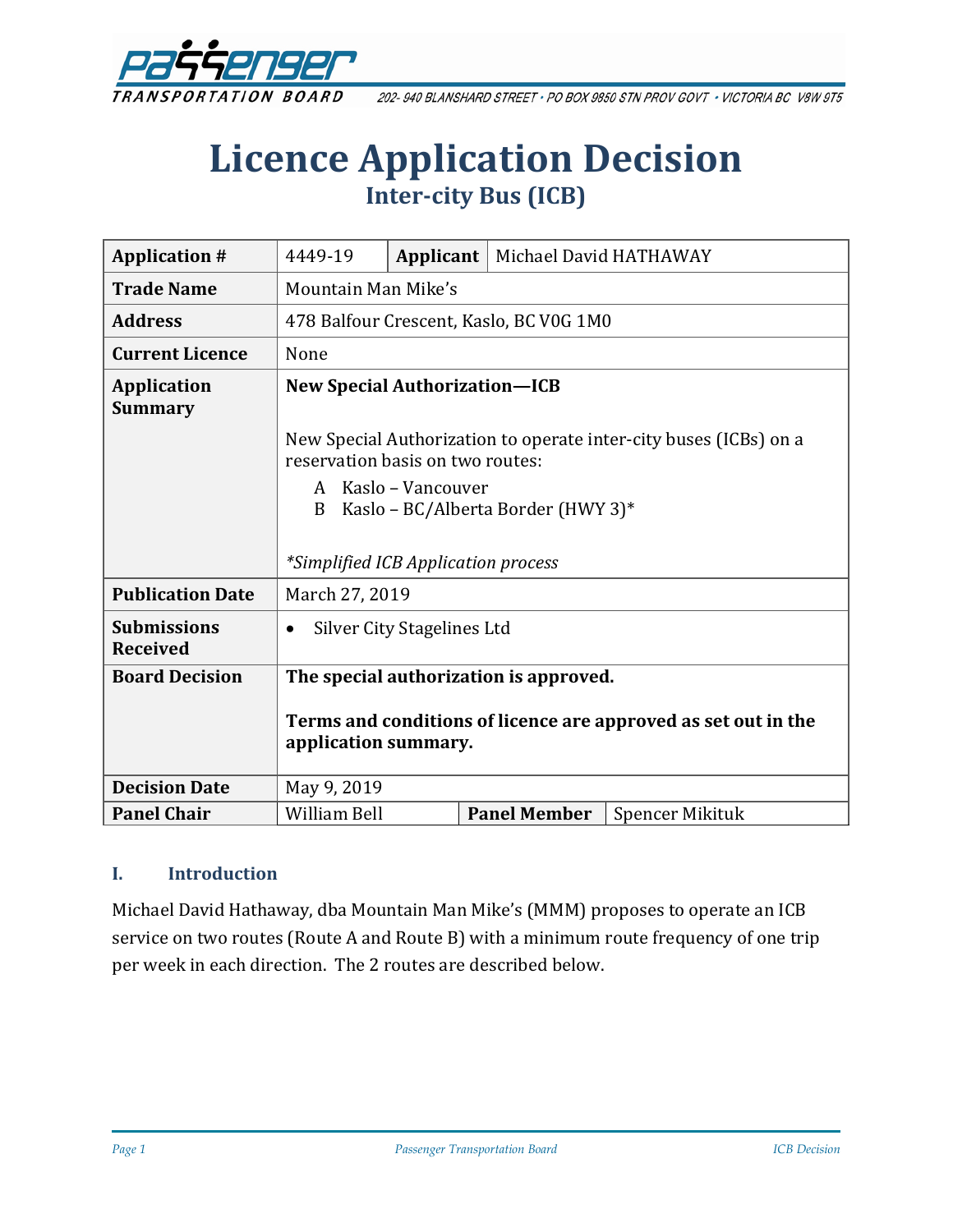#### **Route A**

Route A serves a minimum of 16 communities from Kaslo to Vancouver along corridors that include Highways 3 and 3A:

• Kaslo

• Grand Forks

- Ainsworth
- Balfour

• Nelson

• Castlegar

- Greenwood
- Rock Creek
- Osoyoos
- **Keremeos**
- Christina Lake **Princeton**

The proposed route is shown in the map in Figure 1.

Route A





#### **Route B**

Route B serves a minimum of 8 communities in south eastern BC from Kaslo along Highway 3 to the Alberta border. The 8 communities are:

• Kaslo

• Nelson

- Ainsworth
- Balfour

ö

- Salmo
- **Creston**
- Cranbrook
- Fernie
- Hope • Chilliwack
- Abbotsford
- **Vancouver**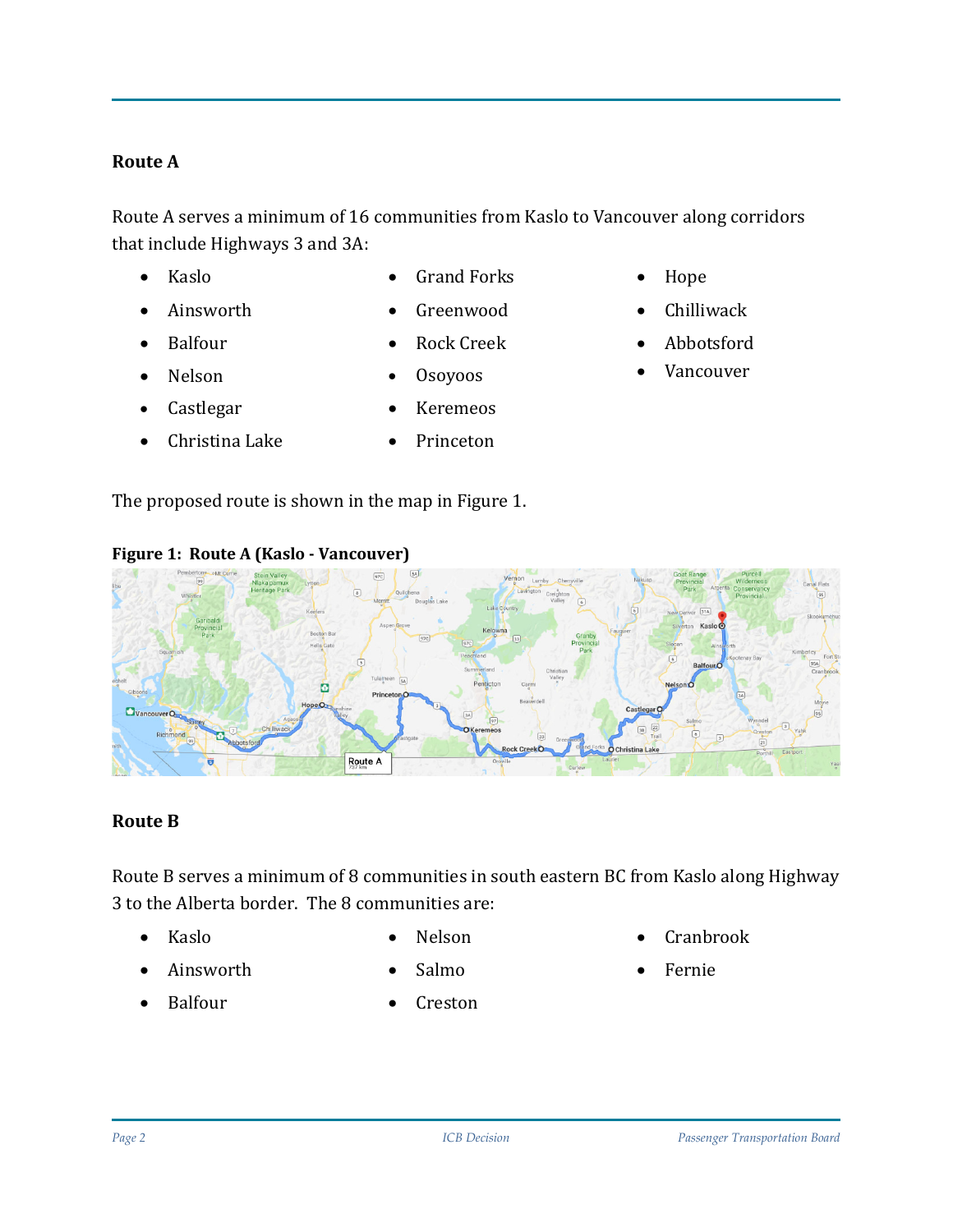The proposed route is shown in the map in Figure 2.



**Figure 2: Route B (Kaslo - BC/AB Border)**

Service is to be provided to passengers on a year-round basis with advanced reservations by phone, online, with an app on a passenger's smartphone or tablet. Tickets would also be available to purchase through a driver, from a local agent at pick-up points or through a third-party travel agent transportation broker.

MMM proposes to use a 24-passenger shuttle bus and a 36-passenger school bus to deliver the weekly services with early departure times, and to potentially add more departure times when demand is sufficient but wishes to offer other departure times based on demand.

The service would include courier shipping which is not regulated by the Board.

## **II. Jurisdiction and Proceedings**

This application is made under the Passenger Transportation Act (the "PT Act"). The PT Act regulates the licensing and operation of commercial passenger transportation vehicles in BC.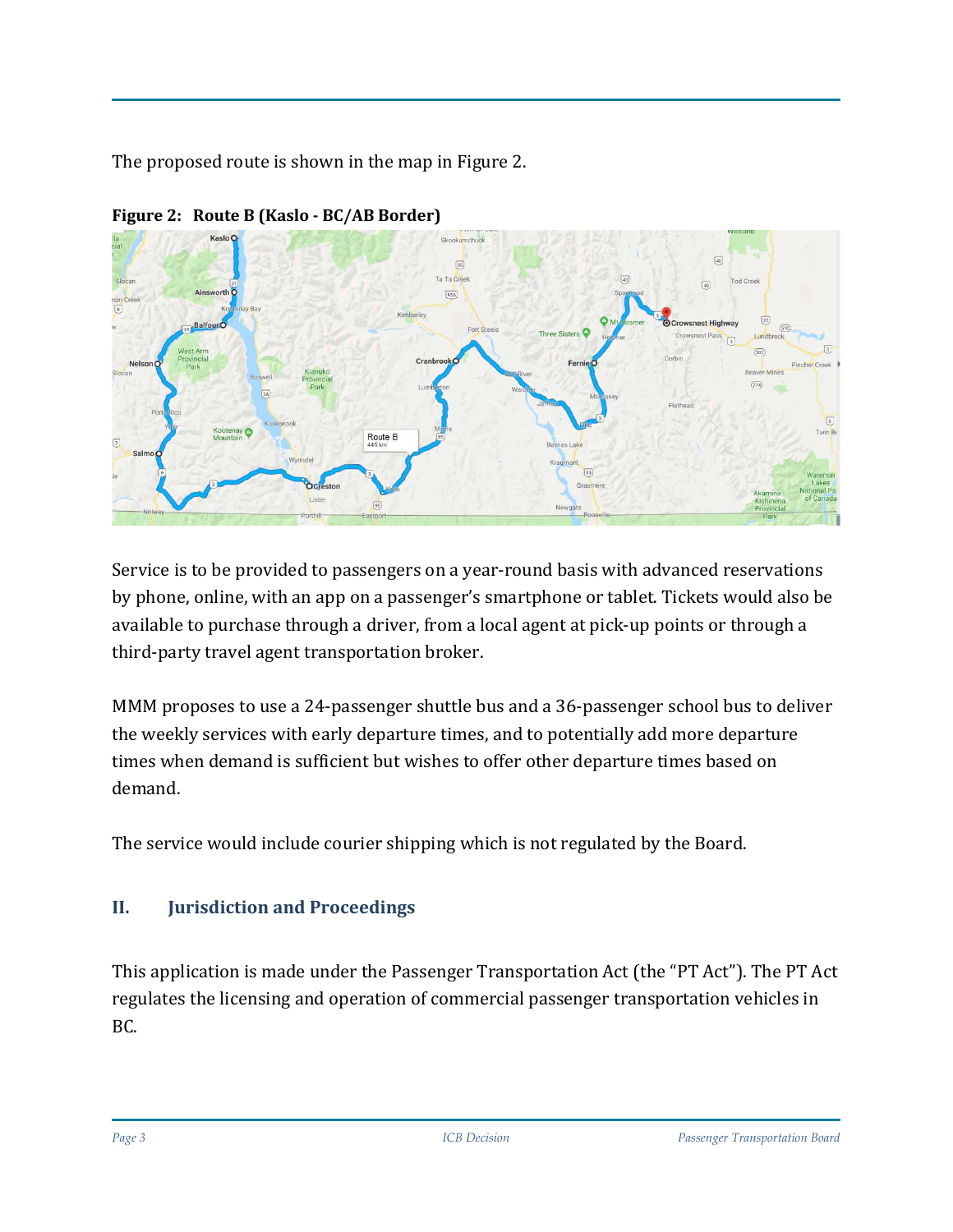Under the PT Act, the Passenger Transportation Board (the "Board") makes decisions on applications to operate inter-city buses. The Board has the authority to consider and approve applications for new licences as well as applications from existing licensees to change routes and decrease minimum service levels.

In February 2018, Greyhound Transportation Canada ULC (Greyhound Canada) received approval on its application 256-17 to the Board to withdraw service on most routes in the North Central Region of BC, and on a number of corridors elsewhere in the province, including the Hope-Princeton Highway.

In July 2018, Greyhound Canada issued a news release stating that as of October 31, 2018, it will stop providing bus service in Western Canada. Greyhound was the sole operator on many corridors of BC and its departure put many routes and communities at risk of losing inter-city bus service and access to safe and essential transportation for work, education, health and family-related purposes.

To encourage other operators to fill the gap left by Greyhound's exit, the Board is "fasttracking" applications and using a simplified application process. This package is available for operators applying to operate inter-city buses (ICBs) on corridors in BC that do not have commercial ICB service. It is available regardless of whether or not the absence of service is the result of Greyhound Canada's withdrawal on October 31, 2018.

The PT Act requires the Board to consider public need, applicant fitness and sound economic conditions in the passenger transportation industry before deciding whether to approve an application. The Board may approve an application in whole or in part, or it may refuse an application. For applications or portions of applications proceeding through the simplified ICB process, much of the Board's focus is on applicant fitness.

The PT Act also allows the Board to, among other things:

- accept evidence and information it considers relevant, necessary, and appropriate, whether or not the information would be admissible in a court of law [Section 15]
- conduct written, electronic or oral hearings as the Board, in its sole discretion, considers appropriate [Section 17]
- require further information from an applicant  $[Section 27(1)(b)]$
- investigate any matter related to an application [Section 27(3)(b)]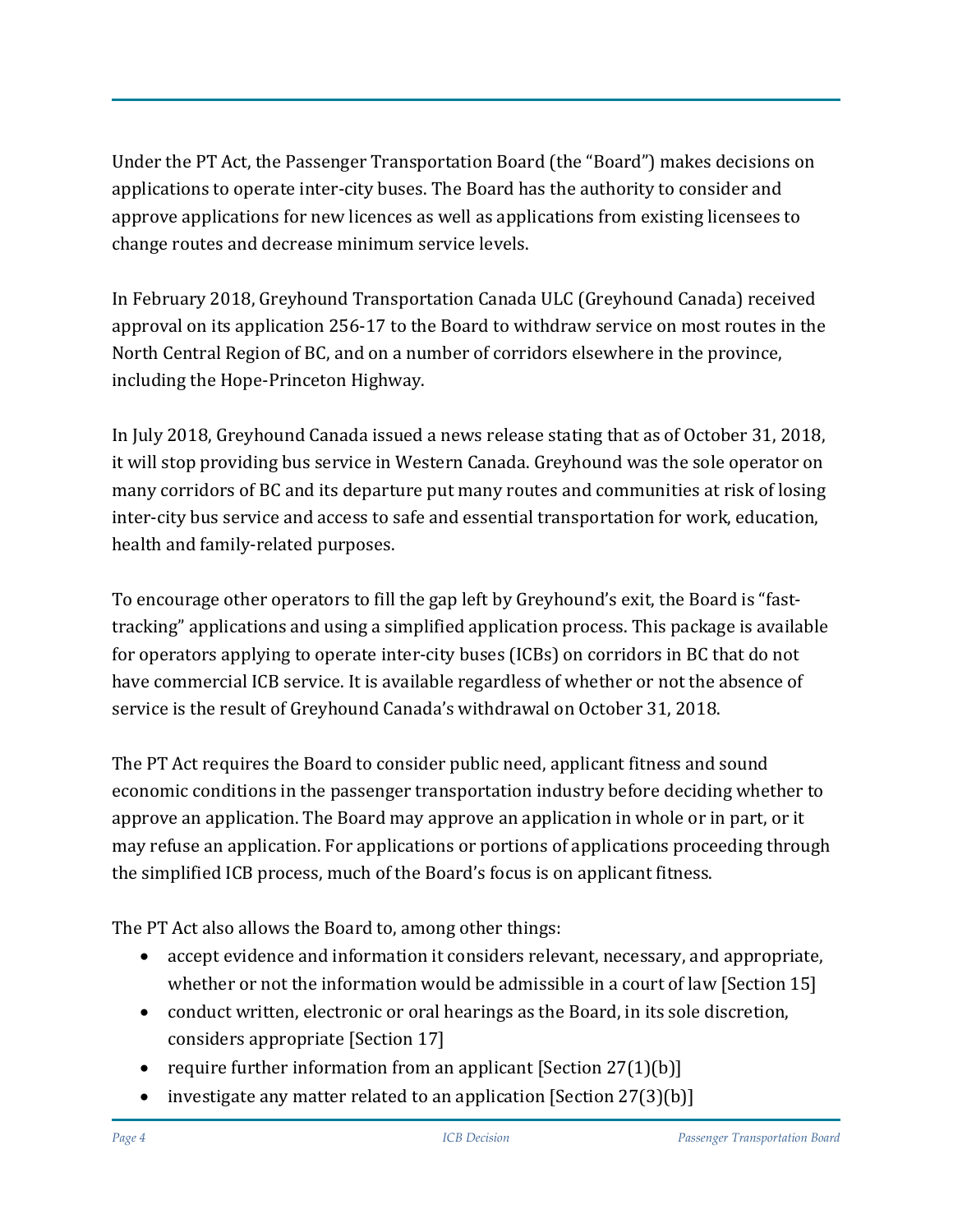Section 26(2) of the PT Act requires the Board to publish the fact and nature of applications, and section 27(3) requires the Board to consider applications and any written submissions it receives as a result of publication. Section 27(5) states that people who make submissions are not entitled to disclosure of further information, unless the Board orders otherwise.

#### *Procedural Matters*

The proposed Route A (Kaslo – Vancouver) overlaps with an existing inter-city bus route between Nelson and Rock Creek operated by Silver City Stagelines (SCSL). Route A was published further to the regular ICB application process.

Route B does not have ICB service and we will consider it based on criteria the Board established for Simplied ICB Applications. Although Route A as a whole is being treated as a regular application, the panel applied some special consideration to the Hope-Rock Creek portion of Route A which does not have an ICB service provider at present.

During the review of this application, the applicant was asked to provide information regarding operational, training and staffing matters, and to clarify financial information. The applicant's response is reflected in our decision below.

We are conducting this application by way of a written hearing.

## **III. Background**

The applicant is currently self-employed since 2013 operating a property development business specializing in roads, gravity water systems and off grid living solutions. He also has a prior 4-year background as a Property and Program Manager.

The target market for the proposed ICB services includes commuters traveling to work, to visit family, to attend medical appointments and for tourism. The applicant states that individuals will use the service due to the ease of booking, affordable rates and friendly, reliable service.

The applicant submitted the requisite forms.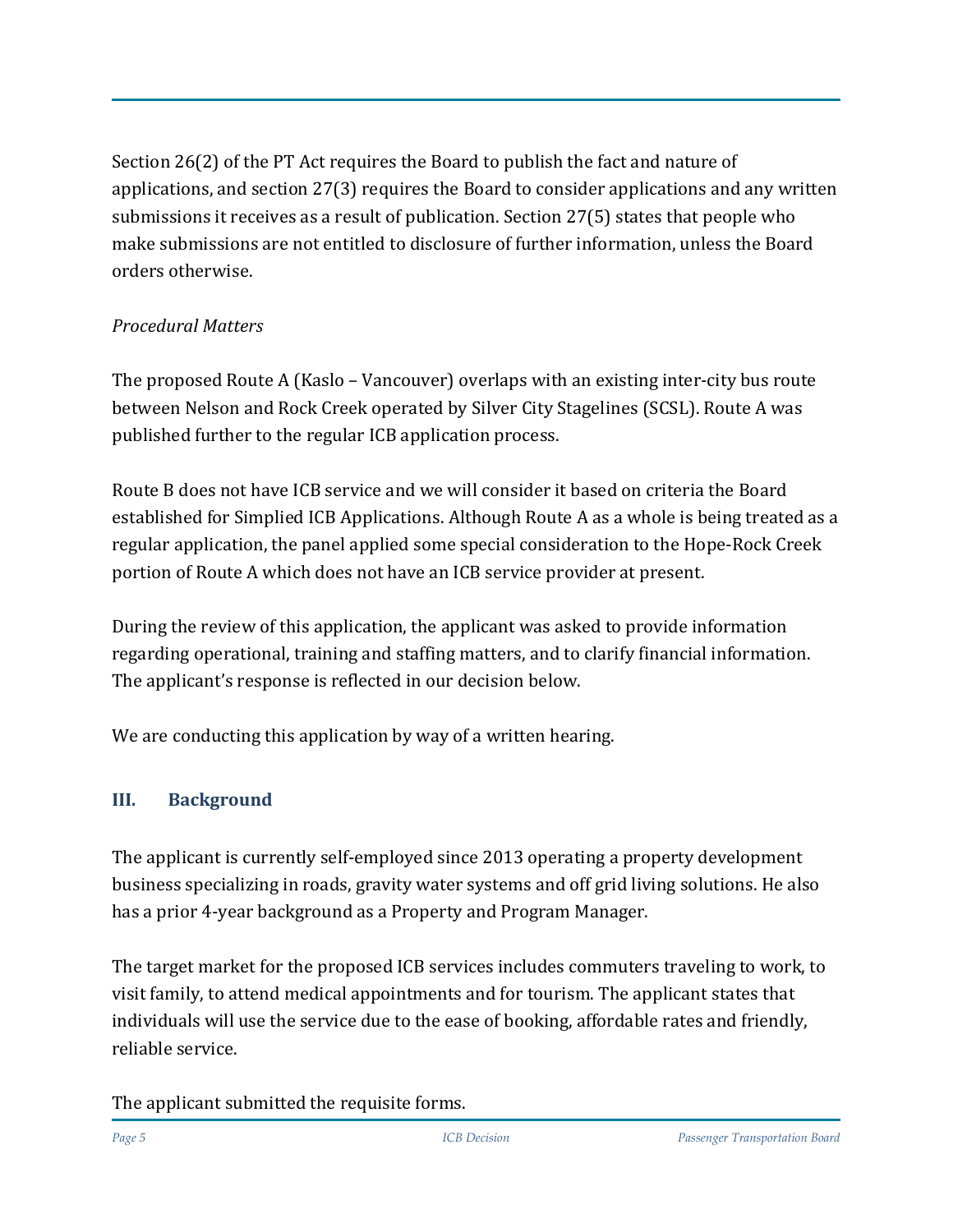#### **IV. Application Rationale, Submissions and Responses**

#### *(a)Rationale for Application*

The following text was provided by the Applicant:

*There is a need for simpler, more affordable modes of transportation between Vancouver and the Kootenays, and to Alberta (Calgary and Edmonton). We wish to provide reliable, regular, professional service to assist travelers with weekly service during the year and additional trips during peak season.*

#### *(b)Submission & Response*

The Board received one opposing submission on this application concerning Route A.

In its submission, Silver City Stagelines (SCSL) Ltd. stated:

- SCSL was approved in August 2018 for an ICB licence to operate from Nelson-Kelowna with a minimum frequency of 6 round trips per week. The application from MMM conflicts with its route points at Nelson, Castlegar, Grand Forks, Greenwood and Rock Creek.
- Passenger load statistics were provided by Greyhound at that time of the SCSL application for Trail, Castlegar and Nelson to Kelowna and return. By operating a 14-passenger bus during regular season and a 11-passenger bus for back-up and the Christmas season SCSL can carry 28 passengers a day and 50 a day during the Christmas season. Based on its own ridership data between October 28, 2018 and March 27, 2019 there is no need to operate its second bus on a regular basis. The current demand is met adequately with 1 bus. Ridership on the Nelson-Grand Forks-Rock Creek corridor is below half the capacity of what SCLC can serve.
- If demand increases, its second bus will provide needed capacity to meet it and SCLC has 2 full-time and 3 casual drivers available on short notice.
- SCLC is meeting the public need for an ICB service from Nelson to Kelowna and adding a second ICB service would not promote sound economic conditions.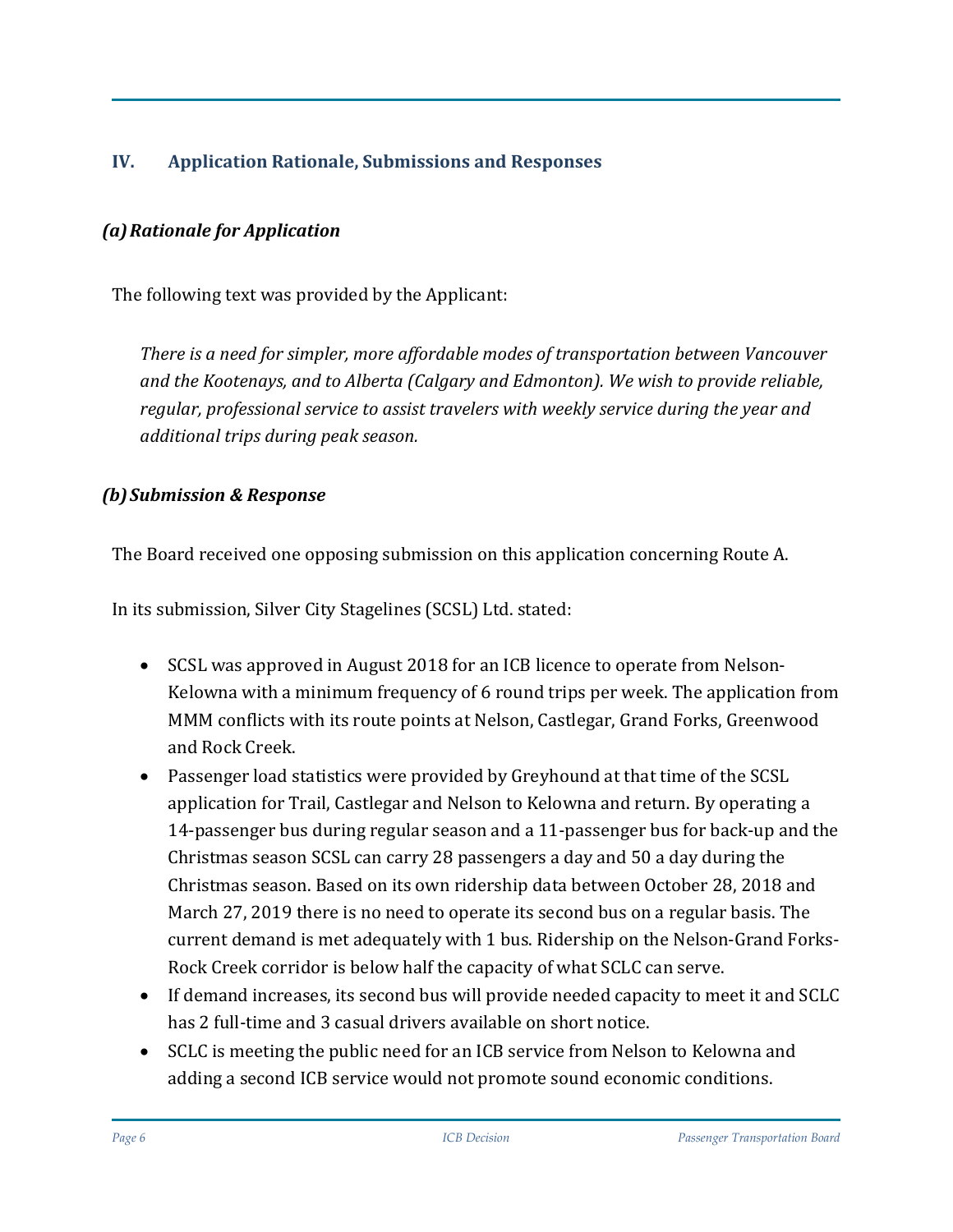In a reply received by the Board, the applicant stated:

- Although SCLC addresses some public need on the Nelson-Rock Creek corridor, the demographics of its service and public need are different.
- Reviewing and assuming a majority of the Greyhound statistics were commuters going to and from work, then SCLC with its 14-passenger bus would be overbooked with only 1 bus provided for the route. Further, it concludes that ridership has decreased since the SCLC operation started. The main reason for this is SCLC's inability to meet the needs of former Greyhound riders and its own support letters are from passengers whose needs are not met by SCLC and, in some cases, were not met by Greyhound either.
- The key needs to be met from its potential riders are availability, timing, convenience and affordability. Also, the commitment to environmental stewardship and the need to connect all communities on Highway 3 from Vancouver to Alberta were repeated in a large number of the support letters. The letters indicate an urgent need for transportation options not currently met.
- A SCLC monopoly on the Nelson-Rock Creek corridor is not in the best interests of the public and there is a broader need than what they are currently prepared to meet. If MMM is approved the SCLC customer base would increase given the MMM service accesses larger cities like Vancouver and Alberta.

The Board gives more weight to submissions that back up claims with facts or details. We have considered the opposing submissions and the applicant's responses in our review of this application.

## **V. Board Mandate**

Section 28(1) of the *Passenger Transportation Act* says that the Board may approve the application, if the Board considers that:

- (a) there is a public need for the service the applicant proposes to provide;
- (b) the applicant is a fit and proper person to provide the service and is capable of providing it; and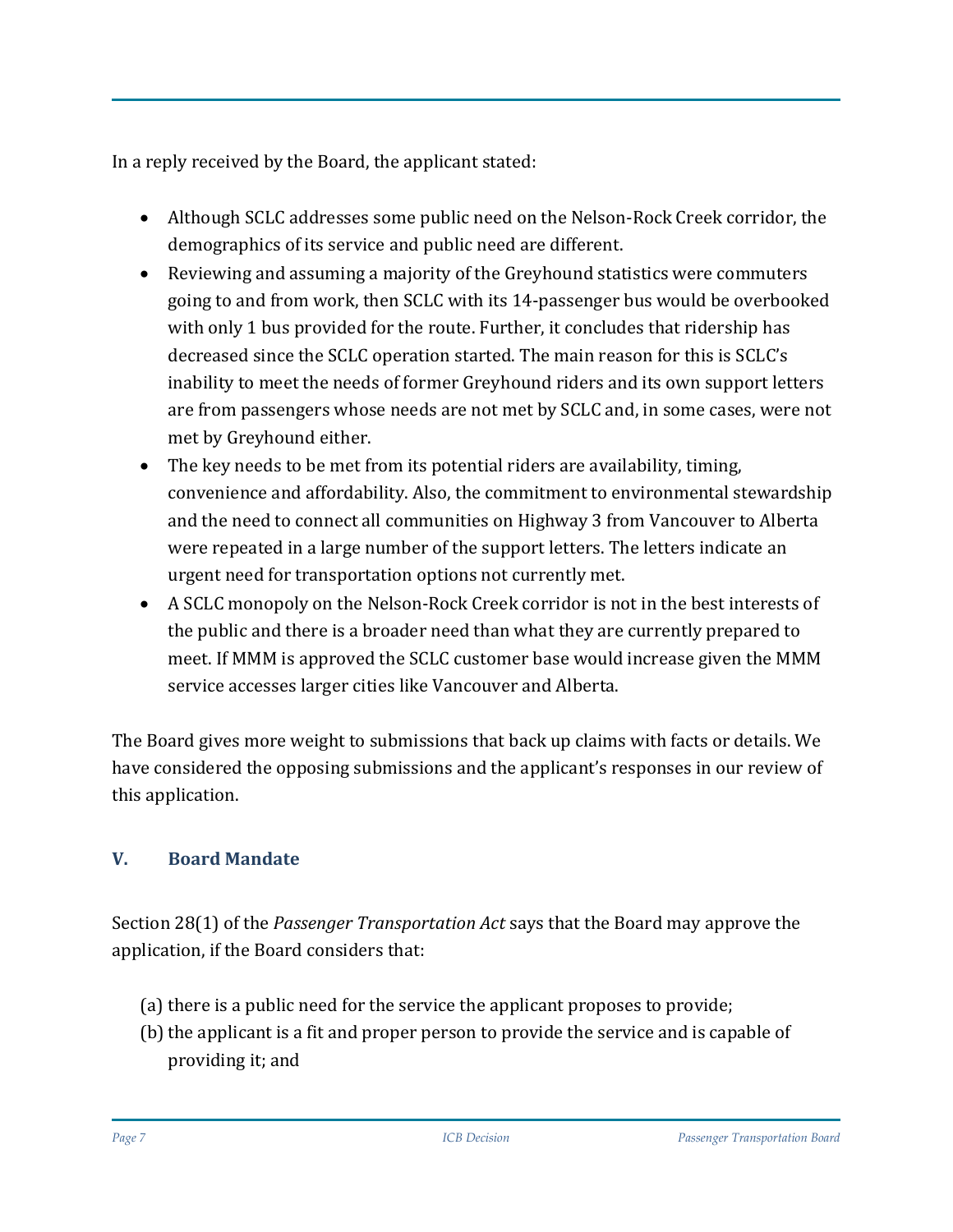(c) the application, if granted, would promote sound economic conditions in the passenger transportation business in British Columbia.

#### **VI. Reasons for the Board's Decision**

#### *Fitness*

The Board looks at fitness in two parts:

- (i) is the applicant a "fit and proper person" to provide the proposed service; and
- (ii) is the applicant capable of providing that service?

The Board reviews the conduct of an applicant and the structure of its operations. Does the applicant seem to understand passenger transportation laws and policies? Is the business set up to follow these laws? Is there something in the applicant's background that shows it disregards the law?

Applicants must show that they have the resources and skills to manage the service that they want to operate. The Board gets much of this information from business plans and financial statements.

The Unlawful Activity & Bankruptcy form and Declaration forms signed by the applicant indicates no discrepancies. The current NSC safety rating is "Satisfactory-Unaudited".

The applicant, Mr. Michael Hathaway, currently owns and operates a property development business where the duties include the operation and maintenance of an excavator, a bobcat, a bulldozer and a small dump truck. The applicant has a university degree and a certificate from BCIT as an Automotive Service Technician. As well, he holds a Class 4 BC Driver's Licence and is certified for small vessel operation and related emergency management. Past experience includes driving buses and tow trucks and a familiarity with fleet maintenance and management. As the owner/operator of MMM, the applicant will manage the operation until it grows enough to hire other full-time staff. Laurian McKellar, whose resume was provided, has experience in retail customer service, sales and management. She will undertake customer relations and general administration.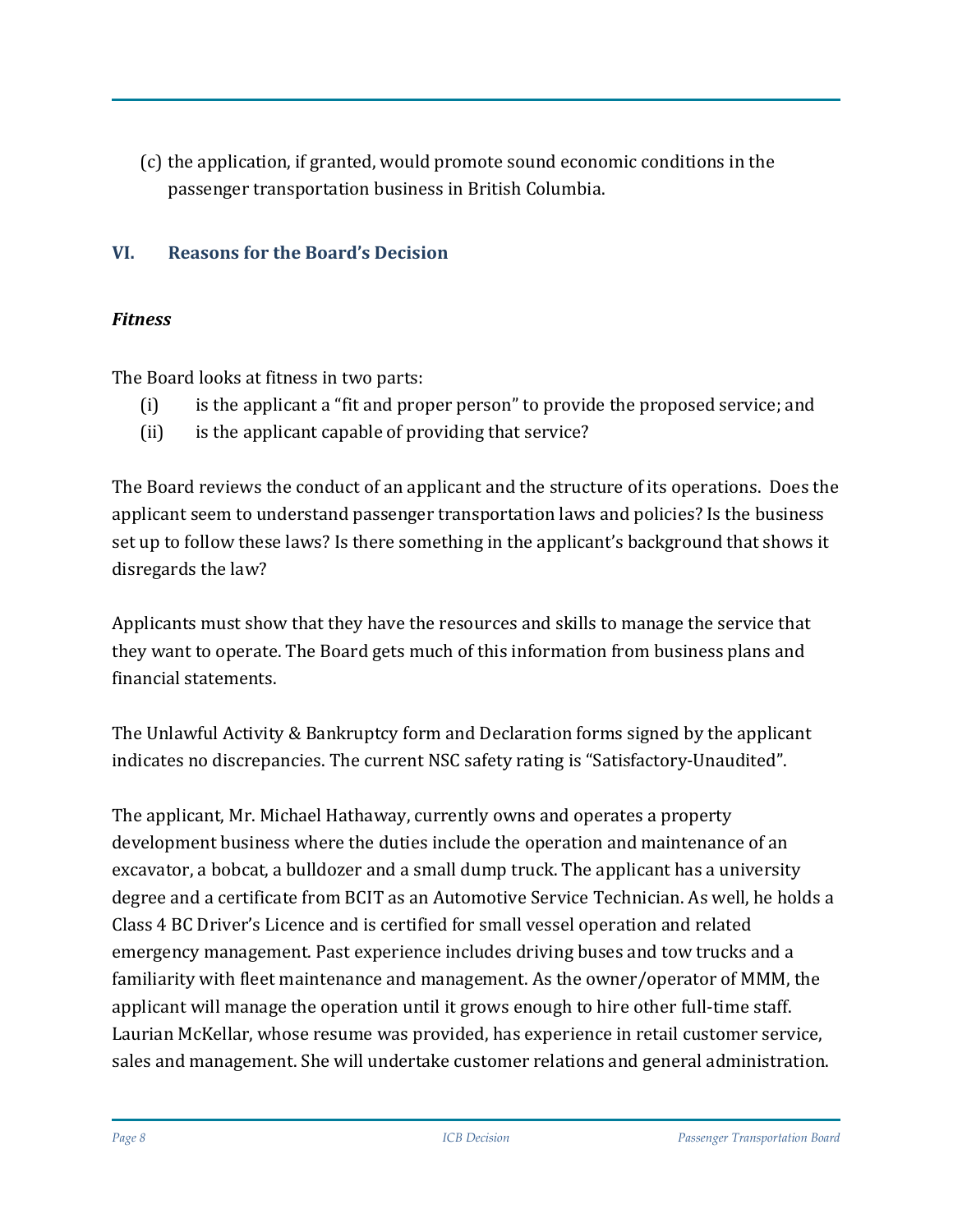Bus drivers must have a clean abstract and 5 years' experience, and hold a Class 4 licence. In its first year of operation, the staff of drivers are expected to fluctuate between the applicant and some part-time and full-time drivers. The applicant plans to implement a driver safety training program that will include first aid, use of defibrillators and CPR.

The operating base for the company will be established at a multi-zoned piece of land owned by the applicant that, he indicates, has parking capacity for 6 buses with 2 indoor and 1 outdoor bay that can hold buses under cover. The shop will be insured and run as the business location. The facility is also where bio-fuel will be processed and where buses will be cleaned and maintained. A BC Assessment notice of the property as at July 1, 2018 was included.

The applicant also provided information about fleet maintenance, daily safety inspections and its policies on safety. These include daily pre and post trip inspections that will be catalogued, regular maintenance and a commercial vehicle inspection at a certified shop every 6 months. The buses will contain documentation regarding pre-trip inspection forms, trip logs, a maintenance schedule, repair request forms, emergency procedures and contact information. Winter operations will include the installation and use of a ROTOGRIP automatic chain system to navigate winter road conditions. The applicant also described its break down policy that included back up alternate services for its customers. Marketing of the service will be done online, through signage and by social, print and radio media. The applicant plans on launching a web page that will have the ability to book tickets and will offer a reward program for frequent users. At some point an app might be developed to track buses and the number of open seats allowing pick up requests at stop points.

The applicant indicates he plans to start the service using a smaller passenger bus. The applicant, in this regard, provided details of financing and proof of purchase of a 24-seat bus it purchased that was formerly part of the Saskatchewan Transportation Company. When demand is sufficient, a second bus or larger capacity vehicle will be put into operation to maintain seat availability and bus capacity. The applicant also indicates an awareness that ridership from Nelson to Vancouver will be higher than the reverse, and this will be the same on east bound runs from Nelson to Edmonton.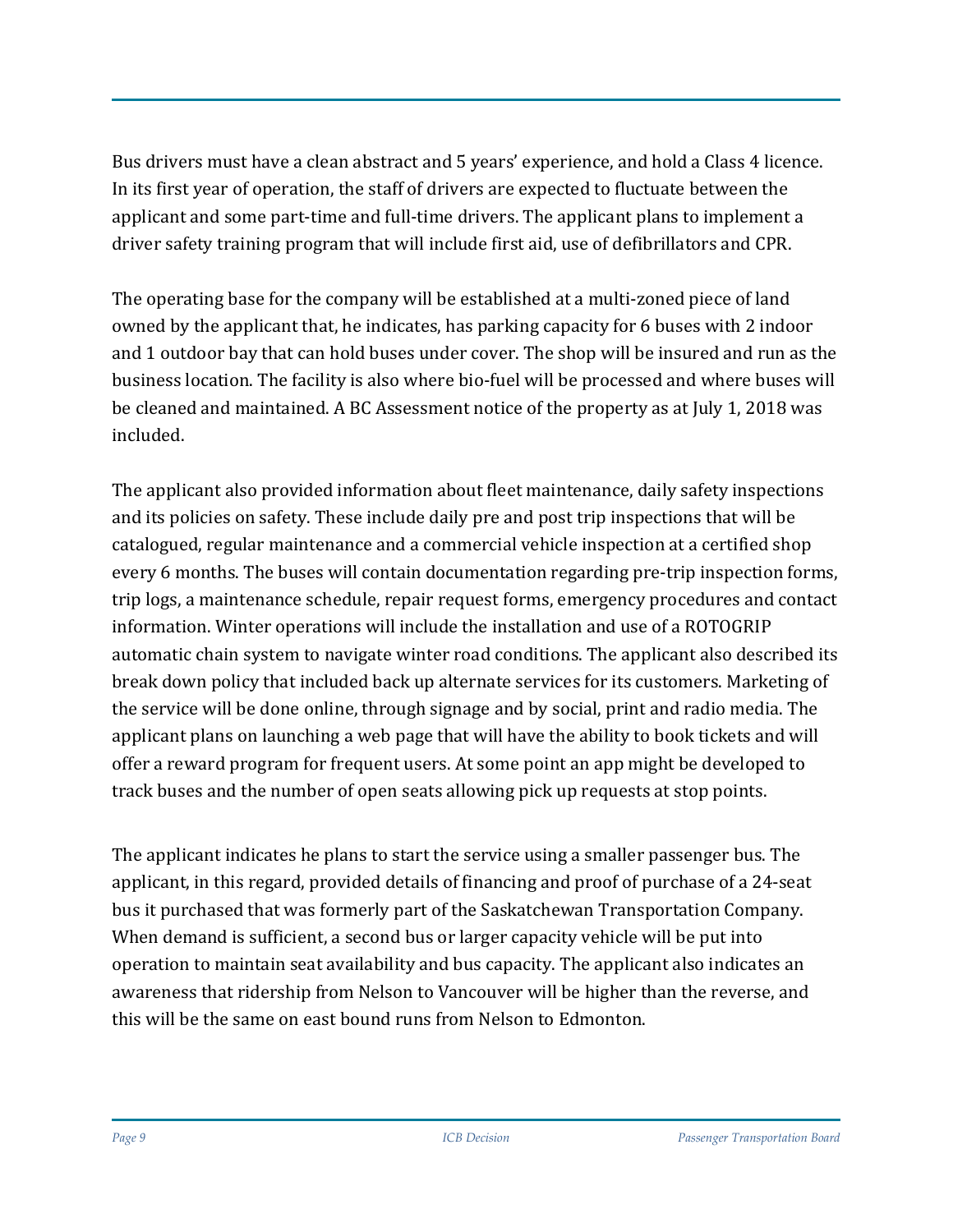Initially, it will begin with weekly trips and increase the route frequency as ridership and demand increases. Sample time schedules were provided, and the applicant reports a bus will only stop at designated pick up or drop off locations when booked by passengers. Passengers are required to get on and off at pick up and drop of locations agreed upon at the time of ticket purchase. The applicant outlined that if demand is present for a biweekly trip to Vancouver, it will run one on Tuesday/Wednesday so it could link its Edmonton run to its Vancouver run. Presently, the applicant is in the process of scouting and determining route stop terminal locations. The selection criteria for locations outline the need for a climate-controlled seating area, food service, free internet, bathroom facilities and a building that is self-serve and monitored for safety. The applicant will finalize these on approval of the application.

Financial information included details regarding start-up costs and funding as well as an opening Balance Sheet. The applicant submitted a personal net worth statement dated March 24, 2019 and a personal Banking Statement as of April 5, 2019. They indicate an ability to finance the initial and on-going operation of the business contemplated by the application. Also included were 3-year cash flow projections reflecting the seasonal expansion of the service with its busiest period during the summer and holidays. They assume ridership will increase over time allowing expansions in equipment and staffing. We find the projections reasonable based on the assumptions provided

We find the application material demonstrates the applicant's transferable skills with respect to operating this proposed transportation service in a safe and reliable manner. Based on the information provided, and with none to the contrary, we find the applicant fit and proper and capable of providing the inter-city bus service.

## *Public Need and Sound Economic Conditions*

For both Routes A and B, MMM outlined 3 advantages the services will provide. It describes its core values of environmental stewardship, accessibility and flexibility as follows:

1. Environmental stewardship is a priority and special filtered bio-diesel fuel systems will be used in operating its buses. This will lower its dependence on fossil fuels while enabling a smaller carbon foot print and more affordable fares.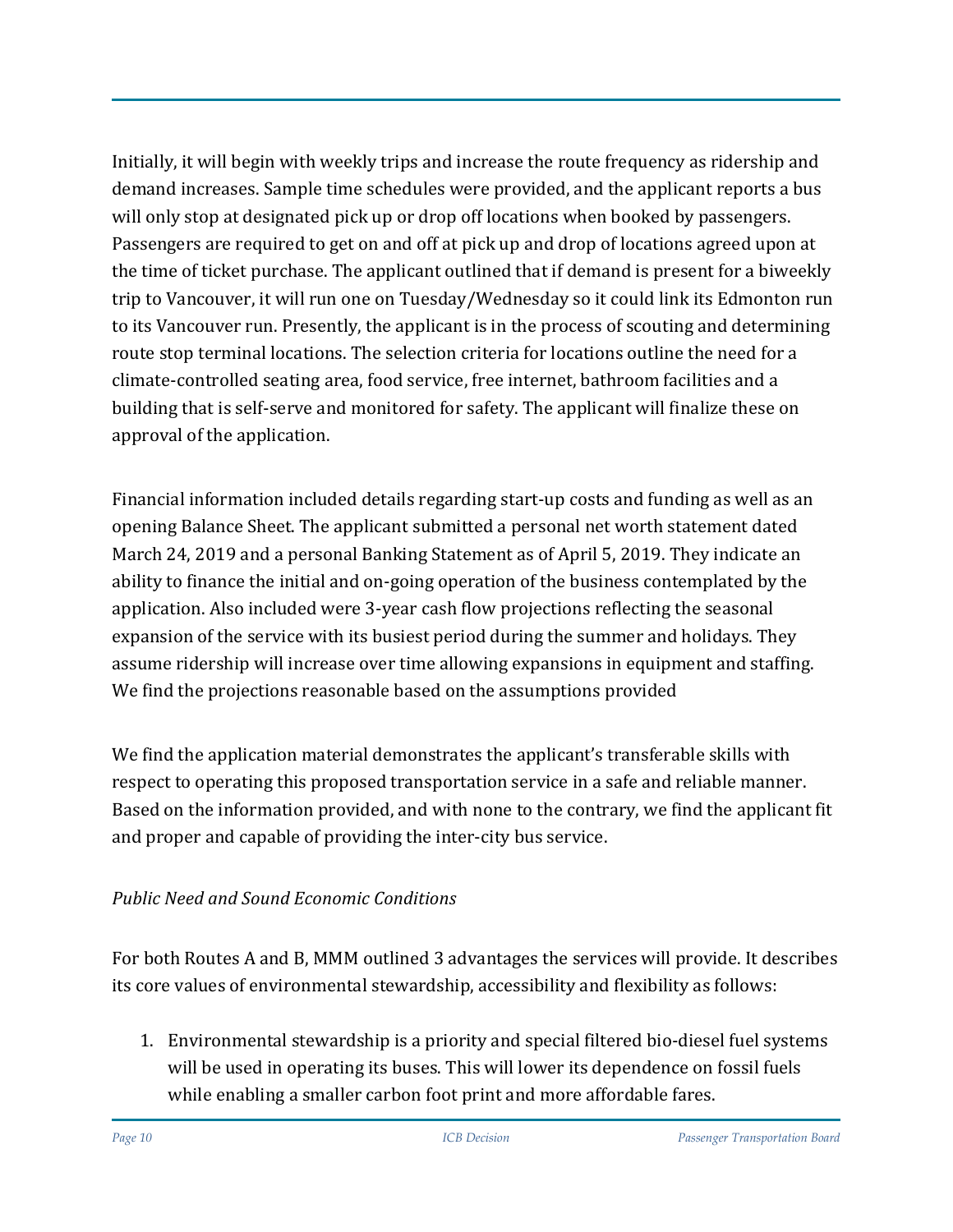- 2. Accessible systems for booking and notifications of seating availability will allow for better planning, accommodations and streamlining.
- 3. Flexibility is a goal and, to stimulate tourism, it will offer flex fares similar to European train travel. With flex fares, passengers would be required to pre book their stops. This would allow passenger to hop on and hop off in such places as the Rockies or along Highway 3 between Hope and the Alberta/BC border.

#### *Route A*

The applicant proposes to operate Route A between Kaslo and Vancouver. From Hope to Rock Creek, communities have not had an ICB operator since Greyhound Canada's service withdrawals in 2018.

To demonstrate public need the applicant provided items numbered 1, 2 and 3 below.

#### **1. A post outlined below on the applicant's website sought support letters**

## "Mountain Man Mike's, Coming soon!

*Could a vegetable oil powered bus be in the West Kootenay's future as a green alternative to an abandoned greyhound route? Mountain Man Mike's, a Kaslo, BC Inter-city bus applicant is fighting to make it a reality and needs your help. We are in need of letters from individuals, businesses, and organizations that feel the Nelson to Vancouver and Nelson to Edmonton Greyhound route needs a service provider. Our intention is to run a bus on recycled fry oil collected from Kaslo and surrounding communities. The bus will service both Vancouver and go as far as Edmonton serving communities on highway 3. We will be starting a weekly service within the next 2 months if approved, and will increase our service as ridership dictates. The transportation board has required us to provide proof of public need in order to grant our application. Please see below for information needed in letters to make them applicable to the application. I wish to submit the letters as soon as possible once we receive enough support so don't wait, write one today*.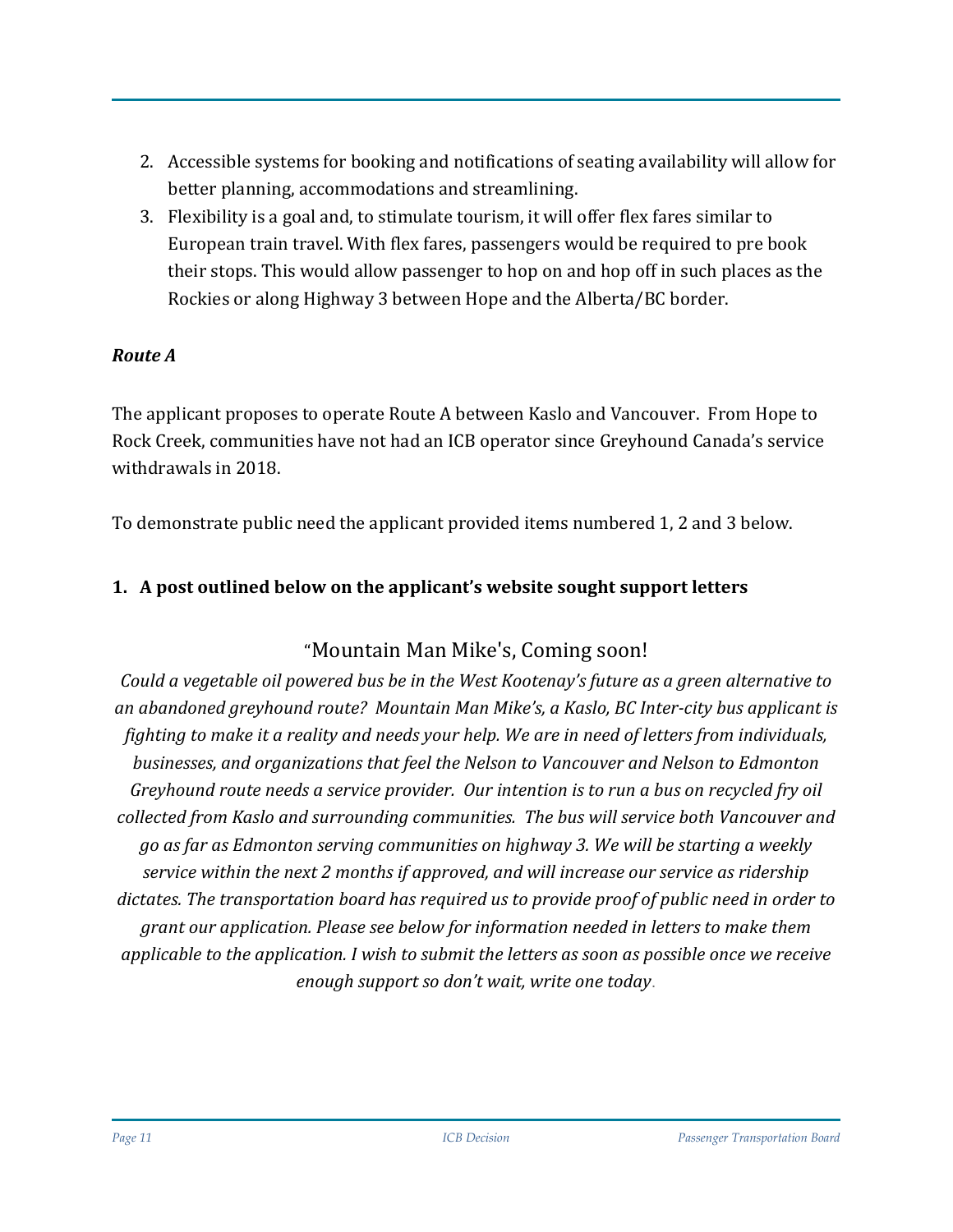*All letters must include:*

– *why, when and how often the writer needs the inter-city bus service or route along the corridor you want to serve.*

*-whether the writer uses any other inter-city bus services now*

*-why the writer would use your proposed service rather than one that is currently operating.*

-the writer's name, signature and contact information"

The notice included the applicant's email address and notice that emails and letters sent to the applicant and Passenger Transportation Board will be treated as a public document.

## 2. **Responses to the request for support letters**

Sixteen respondents answered the above questions following the format that was posted. These are in addition to the independent letters and emails noted in "3" below. Of the 16, all provided contact information and 4 provided their area of residence (which is Kaslo). Frequency of use for the new service ranged from 3-4 times per week to several times annually. Purposes of use were predominantly for medical, family or personal reasons. Nine respondents indicated no current use of another ICB service, and the most noted service attribute was the eco-friendly nature of operation. However, several commented on their need for a convenient service to destinations like Vancouver which Greyhound had provided. One commented that connecting with Silver City Stagelines is difficult from Kaslo and other small towns.

# **3. Support Letters/Emails**

There were also 25 independent letters or emails of which 8 appear to respond to the applicant's above noted post. Of the 25 respondents, all except 2 identified their area of residence, and 17 (68%) came from residents in the Kaslo and Nelson areas with several from Creston. Other areas included Vancouver, Cawston and Hope. A majority (60%) wanted a Kaslo or Nelson to Vancouver ICB service. The remainder supported the need for the proposed Route B, or a combination of both routes and the need for a longer-distance ICB option to connect with cities like Vancouver and Edmonton. The reasons for travel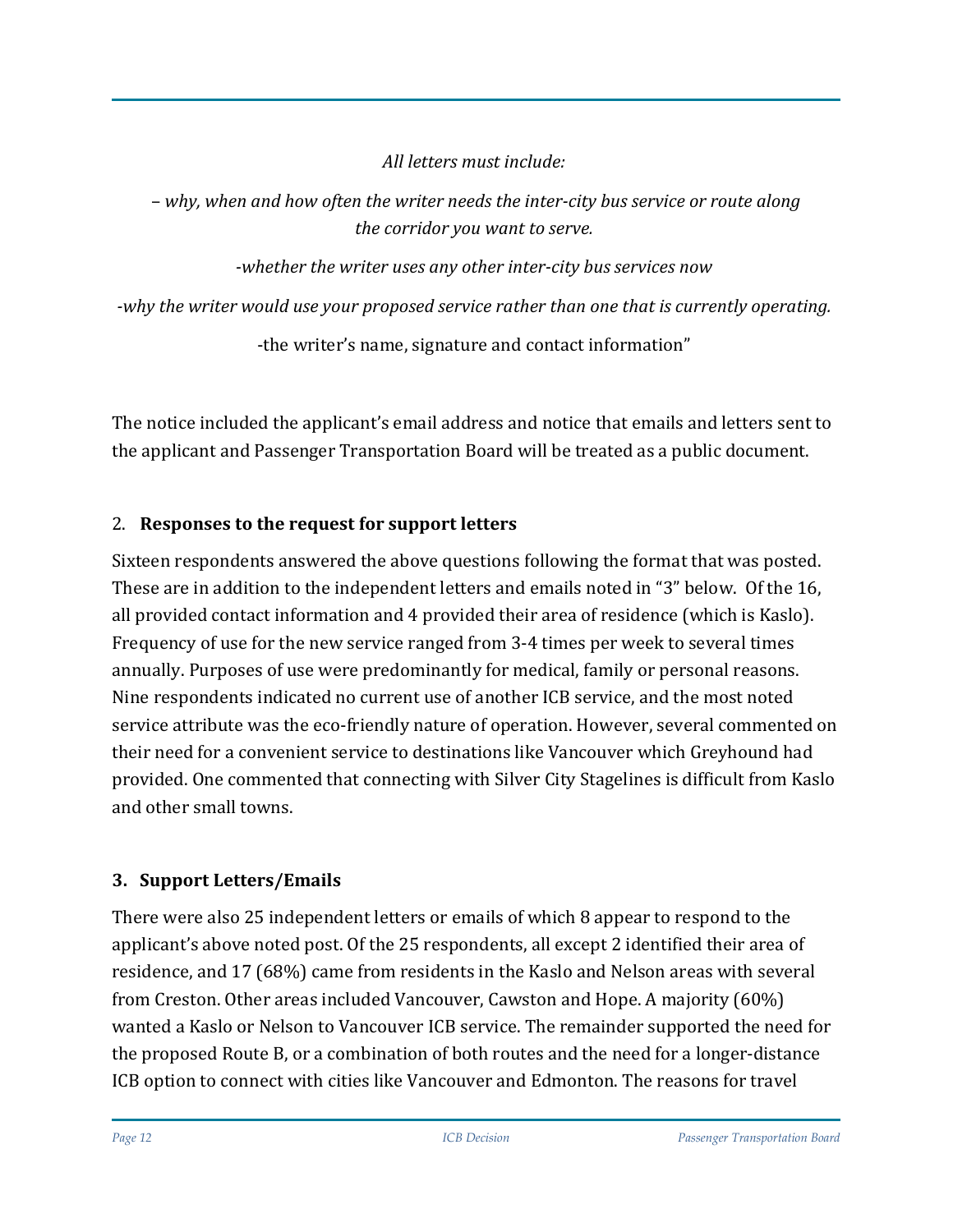varied, and include travel by seniors or those with a disability who do not drive and for business, medical (e.g. to Vancouver specialists or access to regional hospitals in Cranbrook or Nelson from Creston) or travel for educational purposes. Others noted the unpredictable and unreliable service of Kootenay Ride Share. One letter commented on the limitations of Silver City Stagelines that provides ICB travel only from Nelson to Kelowna, and which requires transfers to get to Vancouver.

The letter from Hope came from the Office of the Mayor who observed that many have experienced challenges since the closure of Greyhound transportation. It notes while Ebus now provides service to a select area in B.C., and onward to the east, more ICB providers and options are needed for the public as a necessity and a benefit.

The structure of the questions in the applicant's post provided a level of participation and commentary regarding the categories of questions and respondent choices. As a result, we accorded it some weight.

We found the independent letters and those letters that responded to the applicant's post provided sufficient detail regarding need for the proposed services. Most letters provided details as to what needs were being served and met with the proposed Route A, and when and how often they would use the service. They support the applicant's claim respecting need and we accorded them significant weight. We accept them as showing a public need for the proposed service of Route A.

We also considered the concerns of SCSL in its submission and the overlap of service at 5 stops at Nelson, Castlegar, Grand Forks, Greenwood and Rock Creek. While there may be some impact on ridership for SCSL, the applicant's proposed service and route stops includes an additional 11 stops (Kaslo, Ainsworth, Balfour, Christina Lake, Osoyoos, Keremeos, Princeton, Hope, Chilliwack, Abbotsford and Vancouver). Some of these replace the former services of Greyhound on its Route C that included the Highway 3 corridor with stops between Hope and Rock Creek at locations such as Osoyoos and Princeton. This gap in service by Greyhound has left many on the corridor with no bus service between these locations and the Lower Mainland and, by itself, represents a public need. Further, the services by SCSL and MMM are distinct with respect to vehicle fleet, service features (e.g. short-haul vs long-haul and service frequency), target market and connectivity with the Lower Mainland via Highway 3 between Hope and Rock Creek. Other distinctions include plans to implement an innovative fare strategy and a business model that diversifies its revenue streams and service offering by carrying freight. On balance, the panel is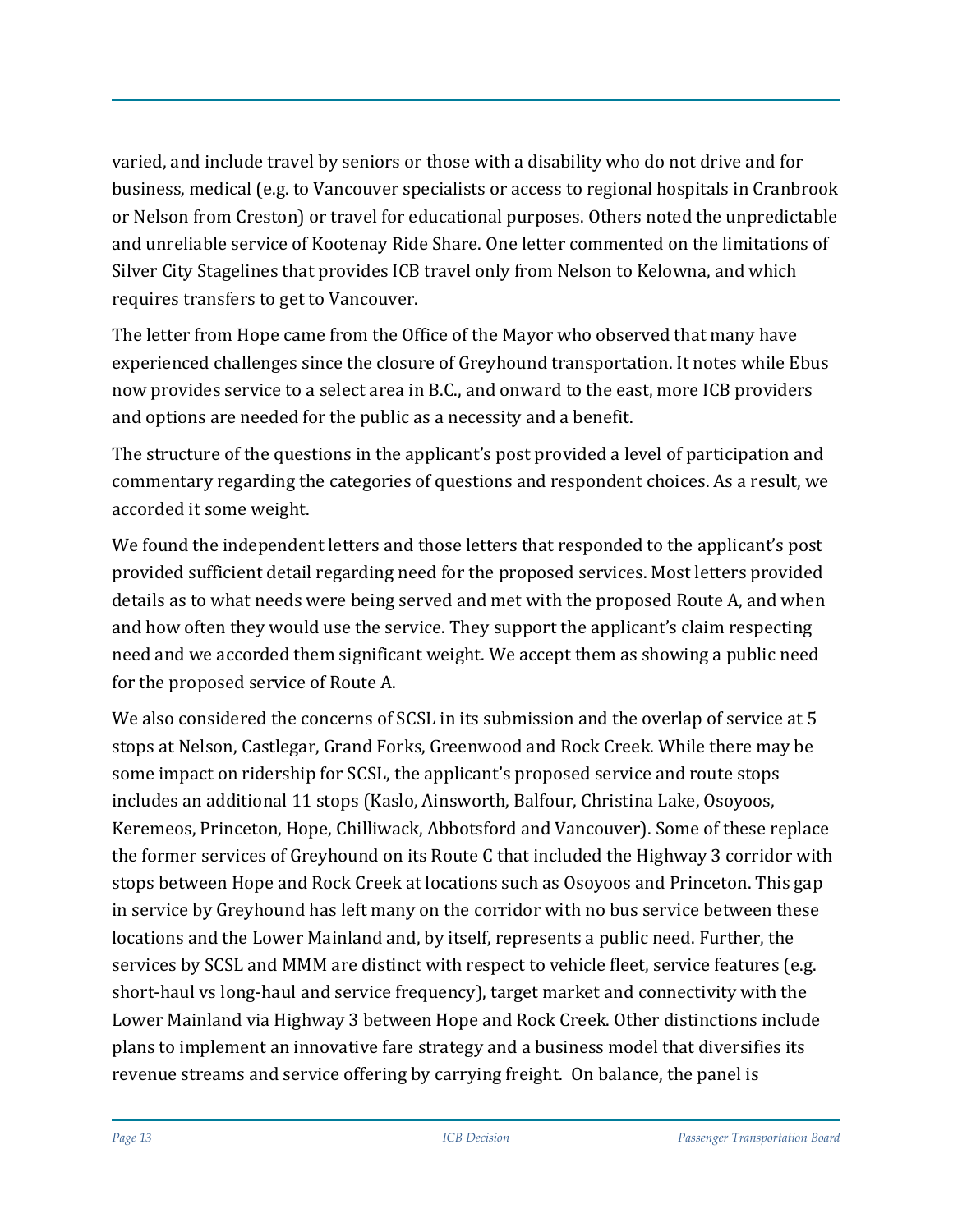persuaded that a market and demand exist for the Route A services of MMM on a weekly basis that broadens ICB services and expands route structure on the corridor.

Based on the combination of evidence presented and Greyhound's abandonment and continued absence of service on a portion of the proposed Route A, we find that a public need is demonstrated for this proposed service. We find any negative impacts should be minor and that approval over the longer term will be beneficial to the ICB market as a whole. We find approving the application would promote sound economic conditions in the transportation industry in BC.

# *Route B*

The applicant proposes to operate Route B between Kaslo and the Alberta border. For communities on this corridor, there has been no ICB operator since Greyhound Canada's exit from Western Canada on October 31, 2018. The Route B service replaces the former Greyhound service that was abandoned along the eastern part of the Highway 3 corridor to the border. The panel has considered this prior service and current gap as representing public need. In addition, a number of the independent support letters submitted indicate a potential user base for the services and a need for connectivity to larger regional centres for medical and other reasons to travel to and from communities in B.C. and Alberta.

Therefore, we find that there is a public need for the service the applicant proposes on Route B, and that approving the application would promote sound economic conditions in the transportation industry in BC.

#### **VII. Conclusion**

For the reasons above, this application is approved in whole. The Board establishes notice and activation requirements, and terms and conditions of licence that are attached to this decision as Appendices I and II. These form an integral part of the decision.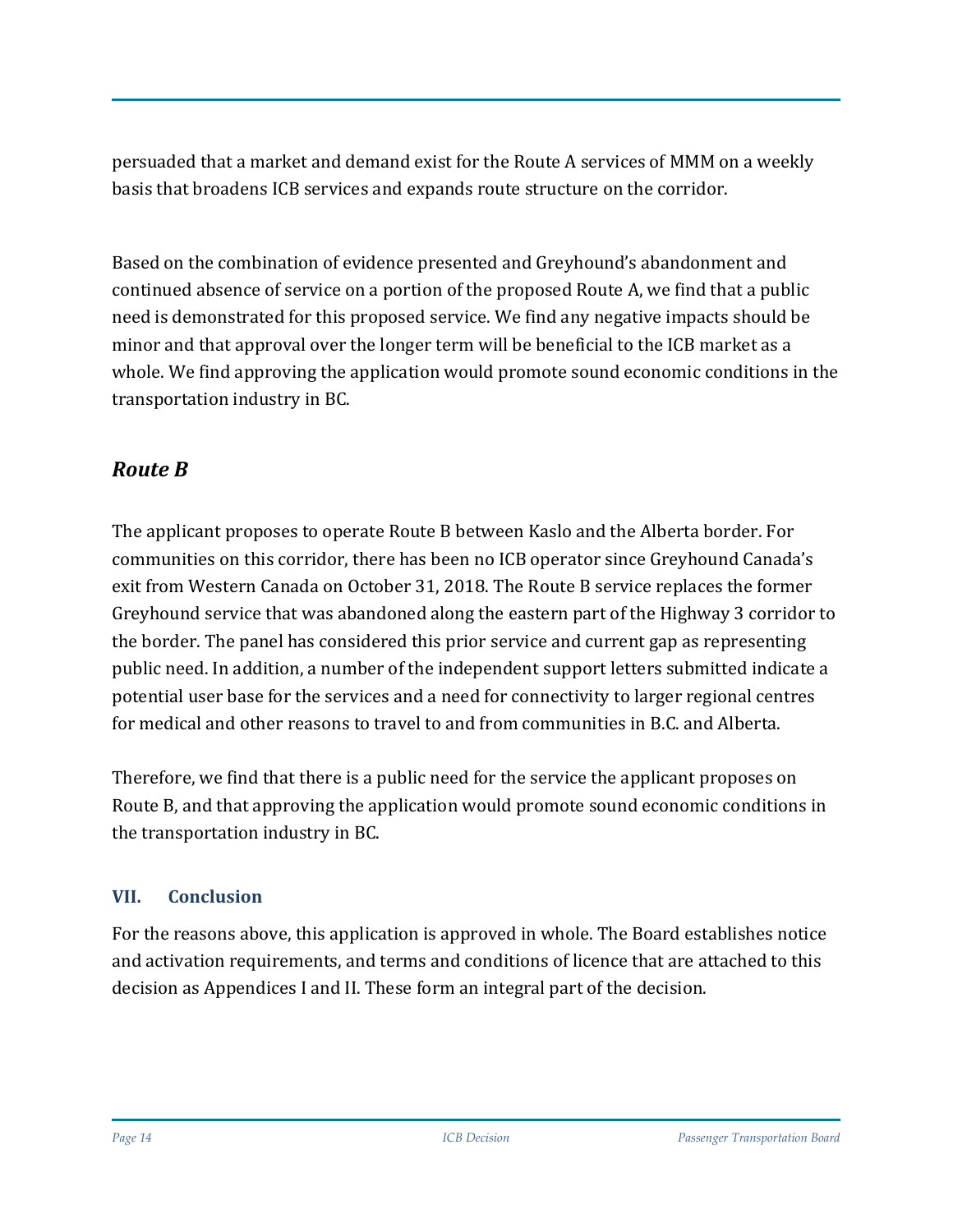# **Appendix I: Public Notice Requirements**

Michael David HATHAWAY dba: Mountain Man Mike's

A Passenger Transportation Licence must be issued by the Registrar of Passenger Transportation under section 29 or renewed under section 34 of the *Passenger Transportation Act* before the special authorization approved in this decision may be exercised.

## **A. Direction to the Applicant Regarding Notice and Implementation**

Unless otherwise ordered by the Passenger Transportation Board, Michael David HATHAWAY must post time schedules online and make available to the public online its reservation system no later than **May 31, 2019** to enable advance bookings.

#### **B. Direction to the Registrar of Passenger Transportation Regarding Issuance**

The Registrar of Passenger Transportation (Registrar) may only issue a licence to Michael David HATHAWAY with terms and conditions approved in this decision and set out in Appendix II after the Registrar is satisfied that Michael David HATHAWAY has posted time schedules online and made available to the public its online reservation system.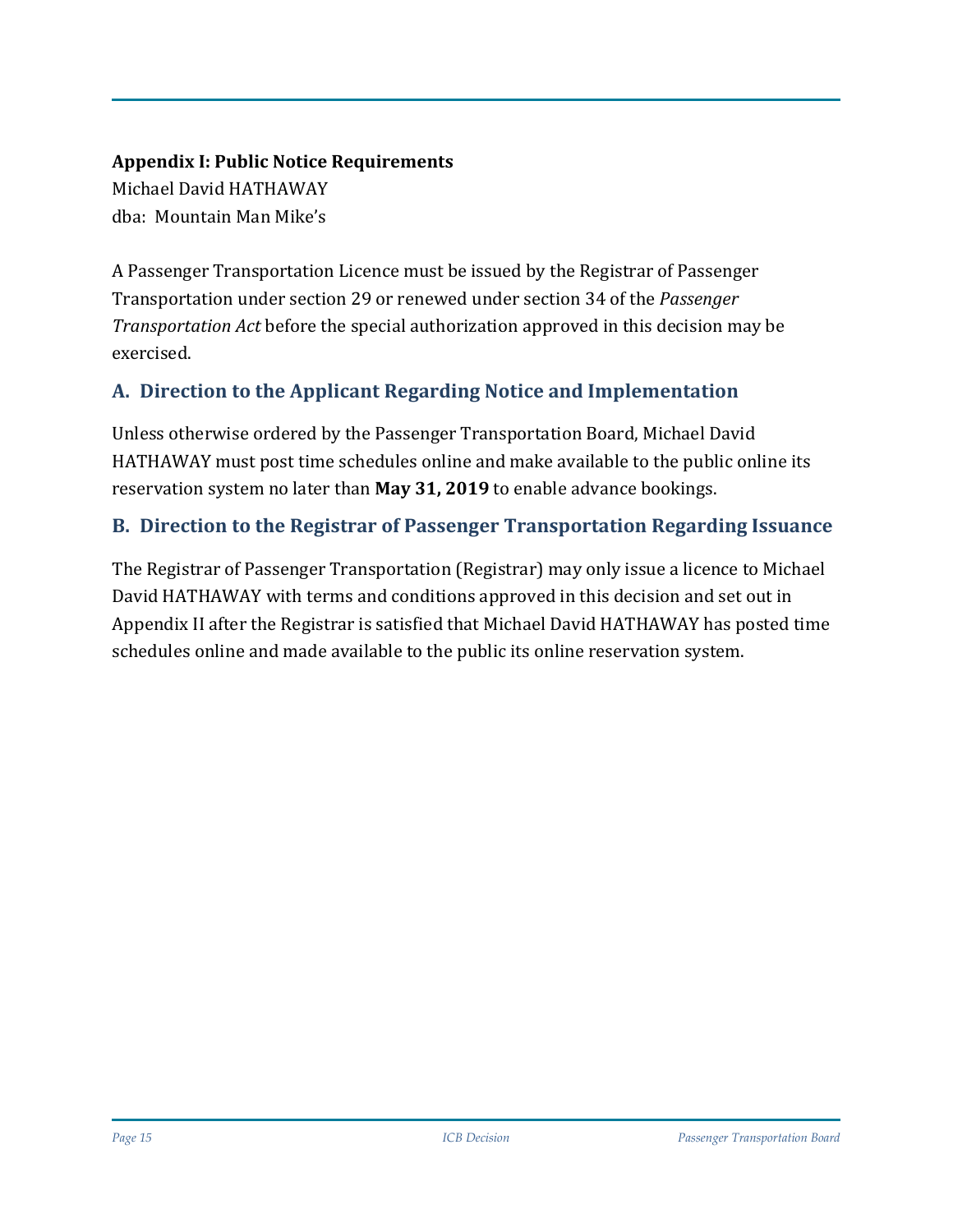# **Appendix II**: **Terms & Conditions**

Michael David HATHAWAY dba: Mountain Man Mike's

| Licence<br><b>Required to</b><br>Operate<br><b>Vehicles</b> | The Registrar of Passenger Transportation must issue the applicant a<br>licence before the applicant can operate any vehicles approved in this<br>decision.                                                                                                                                                                                                                                                                                       |  |  |  |
|-------------------------------------------------------------|---------------------------------------------------------------------------------------------------------------------------------------------------------------------------------------------------------------------------------------------------------------------------------------------------------------------------------------------------------------------------------------------------------------------------------------------------|--|--|--|
| <b>Approval of</b><br>application may<br>expire             | 1.<br>The applicant must activate at least 1 vehicle by June 5, 2019.<br>If the applicant does not meet the requirements set out in 1<br>2.<br>above, this Special Authorization expires.<br>3. The Passenger Transportation Board may vary the requirements<br>set out in 1 above, if circumstances warrant.<br>4. If an applicant needs more time to activate vehicles, then the<br>applicant must make a request to the Board by June 5, 2019. |  |  |  |
|                                                             | (Note: "activate" means that the applicant has submitted the documents<br>required to obtain a Special Authorization Vehicle Identifier to the<br>Registrar of Passenger Transportation.)                                                                                                                                                                                                                                                         |  |  |  |
| <b>Notice to</b><br>Registrar                               | 1. The Registrar must not, without direction from the Board, issue<br>the applicant a licence or any Special Authorization Vehicle<br>Identifiers if the applicant has not activated at least 1 vehicle by<br>June 5, 2019.                                                                                                                                                                                                                       |  |  |  |
|                                                             | (Note: activated means that the applicant has submitted to the Registrar<br>of Passenger Transportation the documents required to obtain a<br>Special Authorization Vehicle Identifier.)                                                                                                                                                                                                                                                          |  |  |  |

| <b>Special</b><br>Authorization | <b>Inter-City Bus (ICB)</b>                                                                                                                                                                                                                     |  |  |  |
|---------------------------------|-------------------------------------------------------------------------------------------------------------------------------------------------------------------------------------------------------------------------------------------------|--|--|--|
| <b>Terms &amp; Conditions</b>   |                                                                                                                                                                                                                                                 |  |  |  |
| <b>Services</b>                 |                                                                                                                                                                                                                                                 |  |  |  |
| Service                         | Transportation of passengers must be provided:<br>a) on a scheduled basis, and<br>in accordance with minimum frequencies and other terms and<br>b)<br>conditions of licence that apply to the routes and route points.                          |  |  |  |
| Schedule                        | The licence holder must publish, in a manner accessible to the general<br>public, a schedule for each route with the time and location of each<br>stop, and must carry in each vehicle a copy of the schedule that the<br>vehicle is following. |  |  |  |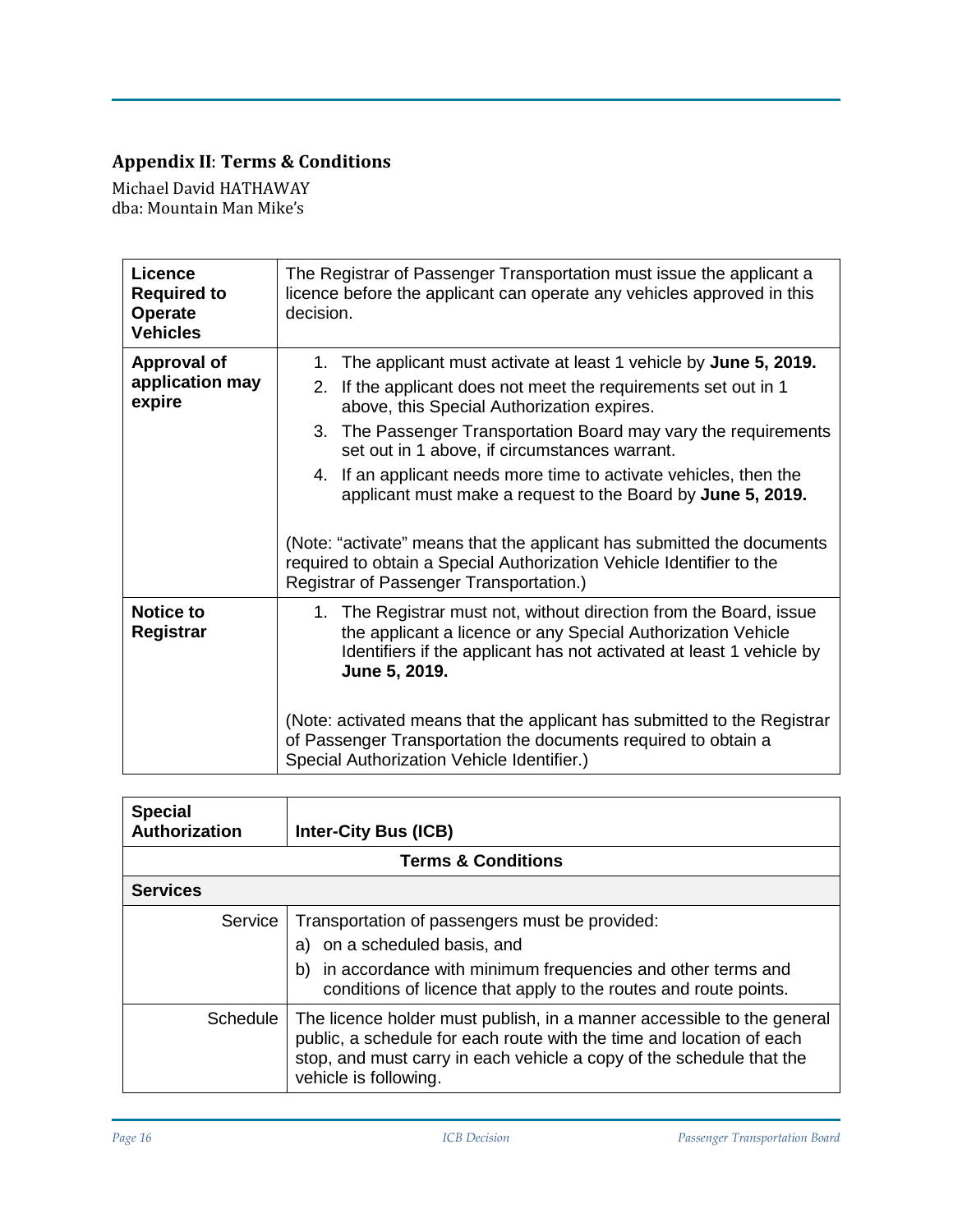| Service Exception           | basis provided that:                                                                                                                                                                                                                                                                                          | Routes may be operated on a "pre-booked" or "reservation required"                                                               |  |
|-----------------------------|---------------------------------------------------------------------------------------------------------------------------------------------------------------------------------------------------------------------------------------------------------------------------------------------------------------|----------------------------------------------------------------------------------------------------------------------------------|--|
|                             | applicable routes are identified as a "pre-booked" or "reservation<br>a)<br>required" service in all current, published schedule information,<br>and                                                                                                                                                          |                                                                                                                                  |  |
|                             | b) these routes are available at all times for pre-booking or<br>reservation on the licensee's website.                                                                                                                                                                                                       |                                                                                                                                  |  |
|                             | When these conditions are met and when no reservations have been<br>received for pickup or drop off at one or more points on the route by<br>the time service is scheduled to be provided, the licence holder has<br>the option of not providing service to those points that would otherwise<br>be required. |                                                                                                                                  |  |
| <b>Alternative Points</b>   | The licence holder may pick up or drop off passengers at any location,<br>municipality or unincorporated area that is between the terminating<br>points and along the highway corridors for the inter-city bus routes<br>below.                                                                               |                                                                                                                                  |  |
| <b>Route A</b>              |                                                                                                                                                                                                                                                                                                               |                                                                                                                                  |  |
| <b>Terminating Point 1:</b> |                                                                                                                                                                                                                                                                                                               | <b>Village of Kaslo</b>                                                                                                          |  |
| <b>Terminating Point 2:</b> |                                                                                                                                                                                                                                                                                                               | <b>City of Vancouver</b>                                                                                                         |  |
| Corridors:                  |                                                                                                                                                                                                                                                                                                               | Highway 1: Vancouver - Hope<br>Highway 3: Hope - YCG Airport<br>Highway 3A: YCG Airport - Balfour<br>Highway 31: Balfour - Kaslo |  |
| <b>Route Points</b>         |                                                                                                                                                                                                                                                                                                               | Minimum Trips (each direction)                                                                                                   |  |
| Village of Kaslo            |                                                                                                                                                                                                                                                                                                               | 1 per week                                                                                                                       |  |
| Ainsworth                   |                                                                                                                                                                                                                                                                                                               | 1 per week                                                                                                                       |  |
| <b>Balfour</b>              |                                                                                                                                                                                                                                                                                                               | 1 per week                                                                                                                       |  |
| City of Nelson              |                                                                                                                                                                                                                                                                                                               | 1 per week                                                                                                                       |  |
| City of Castlegar           |                                                                                                                                                                                                                                                                                                               | 1 per week                                                                                                                       |  |
| Christina Lake              |                                                                                                                                                                                                                                                                                                               | 1 per week                                                                                                                       |  |
| <b>City of Grand Forks</b>  |                                                                                                                                                                                                                                                                                                               | 1 per week                                                                                                                       |  |
| City of Greenwood           |                                                                                                                                                                                                                                                                                                               | 1 per week                                                                                                                       |  |
| <b>Rock Creek</b>           |                                                                                                                                                                                                                                                                                                               | 1 per week                                                                                                                       |  |
| Town of Osoyoos             |                                                                                                                                                                                                                                                                                                               | 1 per week                                                                                                                       |  |
| City of Keremeos            |                                                                                                                                                                                                                                                                                                               | 1 per week                                                                                                                       |  |
| Town of Princeton           |                                                                                                                                                                                                                                                                                                               | 1 per week                                                                                                                       |  |
| <b>District of Hope</b>     |                                                                                                                                                                                                                                                                                                               | 1 per week                                                                                                                       |  |